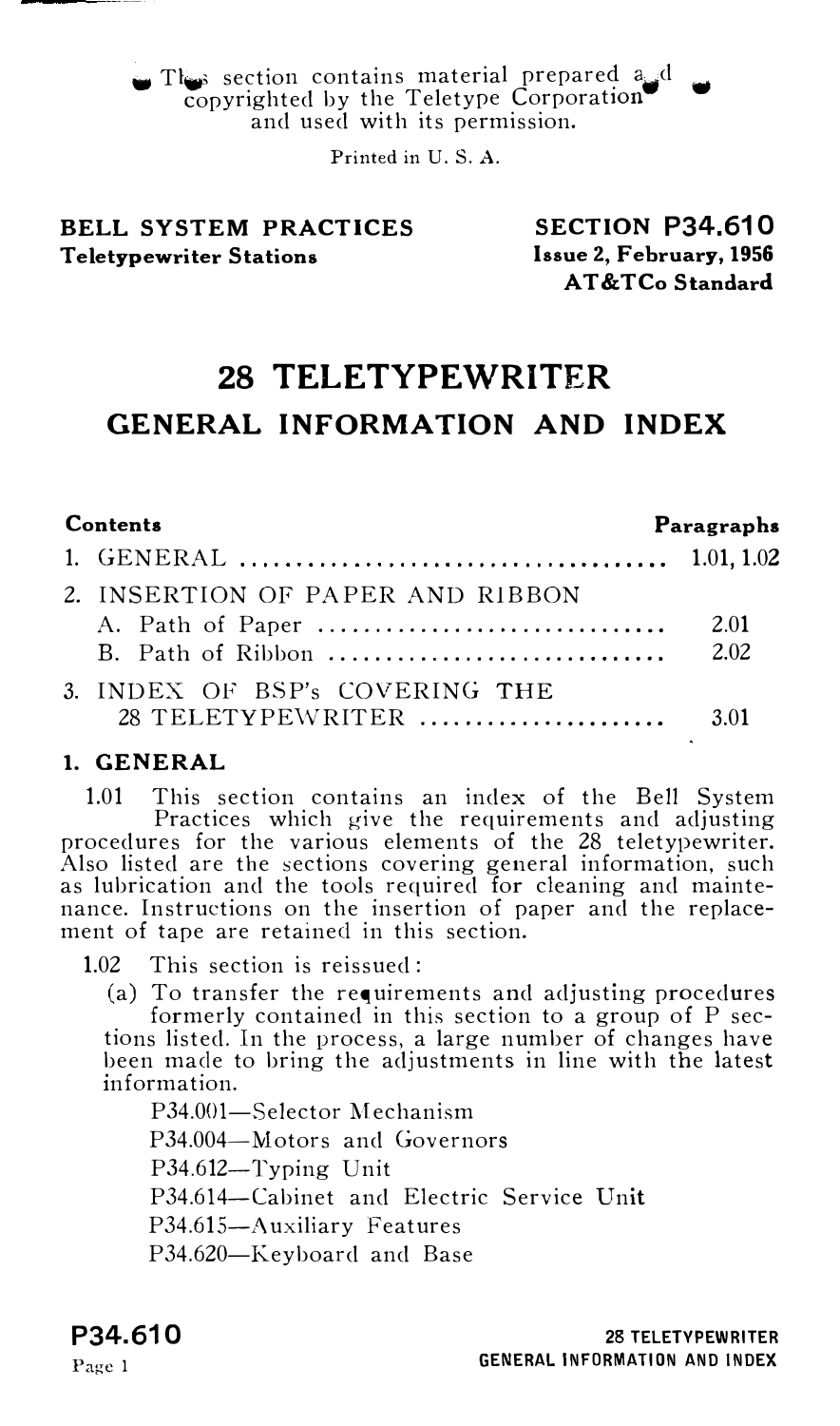(b) To provide an index of Bell System Practices associated with the 28 teletypewriter.

 $(c)$  To change the title of this section.

Because of the extensive changes made, marginal arrows are not feasible.

## 2. INSERTION OF PAPER AND RIBBON

## A. Path of Paper

2.01 To replenish the supply of paper, open the dome of the cabinet, move the paper-release lever on the typing unit toward the rear, and remove the paper spindle. Insert the spindle in a fresh roll of paper and remount it so that the paper unwinds from underneath. Feed the paper over the paper-straightener shaft as shown in Fig. I and fold the end of the paper backward to square it off. With the paper-release lever toward the rear, start the paper feeding around the platen and then restore the release lever to its forward position. Depress the line-feed wheel and continue to feed the paper upward. Do not disturb the ribbon. Make certain that the paper passes under the paper fingers, which may be raised temporarily to facilitate the operation. It may be necessary to operate the release lever momentarily when finally straightening the paper.





I I I I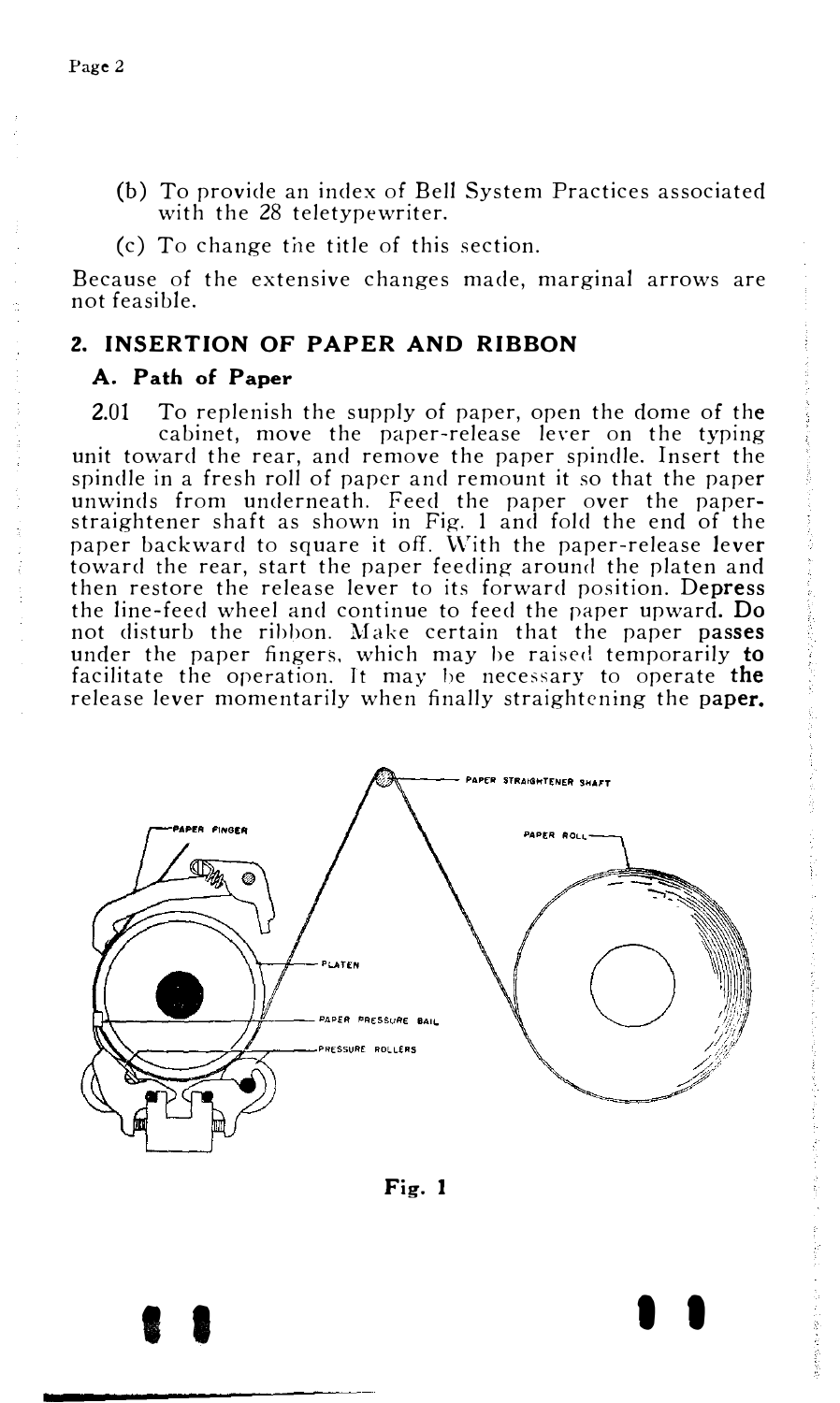## B. Path of Ribbon

• •

2.02 To replace the ribbon, open the dome, raise the toggles on the ribbon-spool shafts as shown in Fig. 2 to the vertical position, and remove both spools. Engage the hook that is on the end of the new ribbon in the hub of the empty spool. Wind a few turns of the ribbon onto the empty spool to make sure that the reversing eyelet has been wound upon the spool. Place the spools on the ribbon-spool shafts in such a manner that the ribbon feeds from the rear of each spool without twisting. Turn each spool slightly until the driving pins on the spool shafts engage the holes in the spools. Thread the ribbon forward around both ribbon rollers, through the slots in the ribbon-reverse levers, and through the ribbon guide on the typebox carriage. Make certain that the ribbon remains in the guide slots and that both reversing eyelets are on the ribbon-spool side of the reverse levers. Eliminate any slack in the ribbon by turning one of the ribbon spools.



Fig. 2

• •